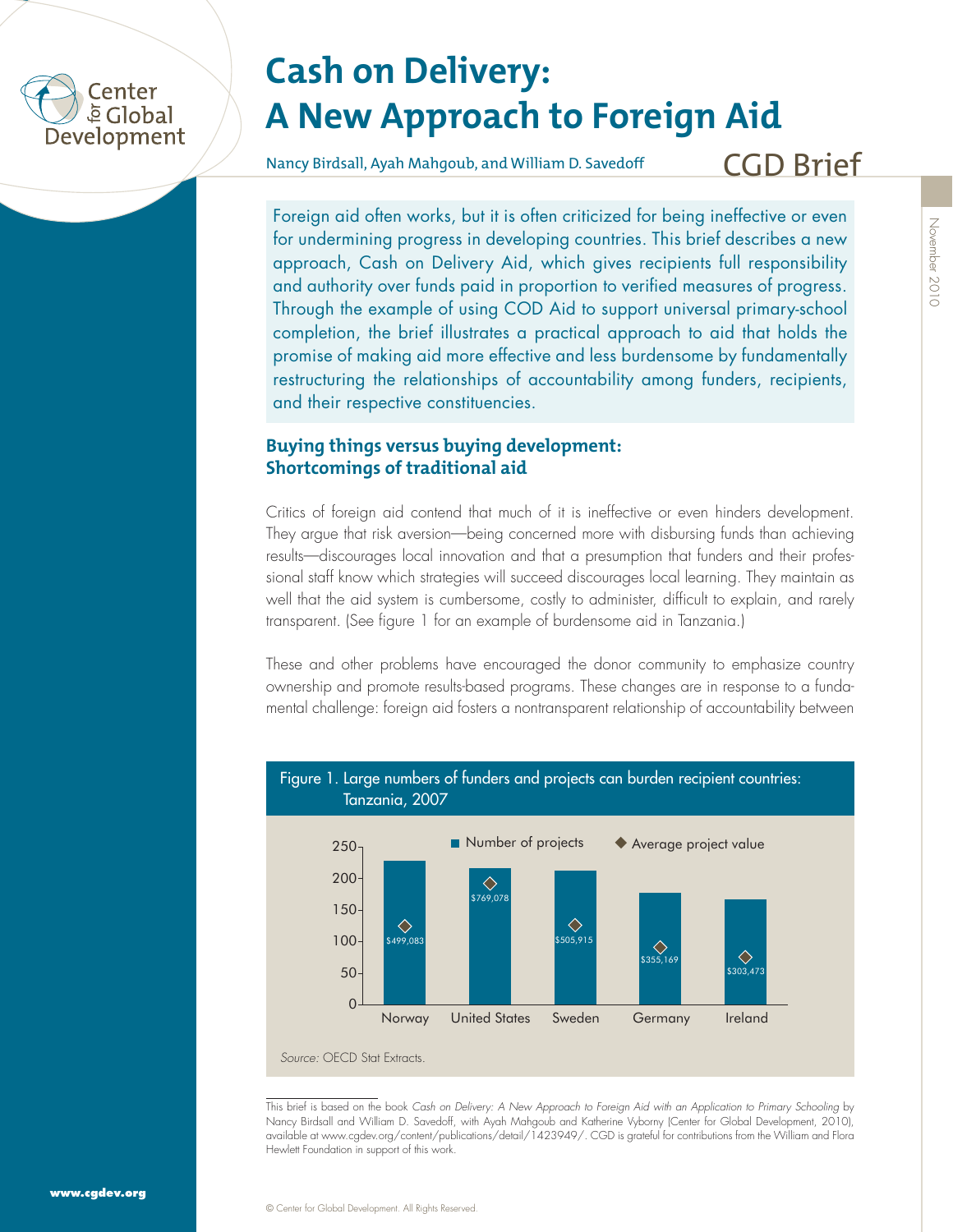recipients and foreign funders that undermines accountability between governments and their own citizens. With weak local accountability and pressure from their own taxpayers and contributors, funders try to control the use of their assistance, often by financing and monitoring inputs, which are easier and quicker to track than outcomes. Funders that try to channel aid on the basis of results are often forced to backtrack in the face of objections: that giving local governments discretion will facilitate corruption; that it takes too long for results to be manifest; that it is too costly or difficult to measure outcomes. Consequently, funders end up buying things instead of buying development.

International agreements such as the Paris Declaration and Accra Agenda for Action call for a number of things that would characterize more effective aid: a focus on results, more predictable aid, improved accountability, greater country ownership, and harmonization of foreign assistance approaches. However, these agreements don't provide practical mechanisms to achieve these aims.

#### **A new approach: Cash on Delivery Aid**

Cash on Delivery Aid builds on other approaches that have pushed toward increasing country ownership and paying for results. It is designed to strengthen the accountability of recipient governments to their citizens, funders to recipient governments, and recipient governments to funders by making financing contingent upon transparent and measurable incremental progress on specific shared goals. The novelty of COD Aid is in the combination of five basic features: payments for outcomes, hands-off implementation, independent verification of progress, transparency through public dissemination, and complementarity with other aid programs.

#### *Payments for outcomes, not inputs*

First, the funder pays for an outcome, not an input, agreeable to both the recipient and funder. The outcome must be measurable and should be continuous (such as number of children enrolled in school or surviving to age five), making it possible to pay in proportion to progress.

There are several benefits to providing aid in this way. It helps funders show measurable results to their constituents. It enables funders to complement existing projects and programs of support in countries that may not be eligible to receive budget support. It also creates incentives to collect reliable performance information, whereas traditional aid forces recipients to spend time on detailed reporting of expenditures and activities. Finally, the data produced under a

# Box 1. Basics of COD Aid

#### **Key features**

- Payment for outcomes, not inputs
- Hands-off funders, responsible recipients
- Independent verification
- Transparency through public dissemination
- Complementarity with other aid programs

#### **Basic steps**

- • Two parties negotiate and sign a medium-term (for example, five-year) contract
- Recipient government pursues its own strategy
- Recipient government collects and reports data (for example, annually)
- Funder arranges independent audit (for example, annually)
- Funder makes payment for confirmed results (for example, annually)
- Third party finances research (optional)

#### **Advantages**

- **Accountability**
- Local ownership and institutions
- Learning by doing
- Workable in most low-income developing countries
- Opportunities to attract private funders
- • Progress toward the 2005 Paris Declaration

#### **Risks and concerns**

- Displacement of other aid programs
- Too little, too late
- Unintended consequences
- Waste and corruption
- Difficulty measuring outcomes
- No progress means no payment

**2**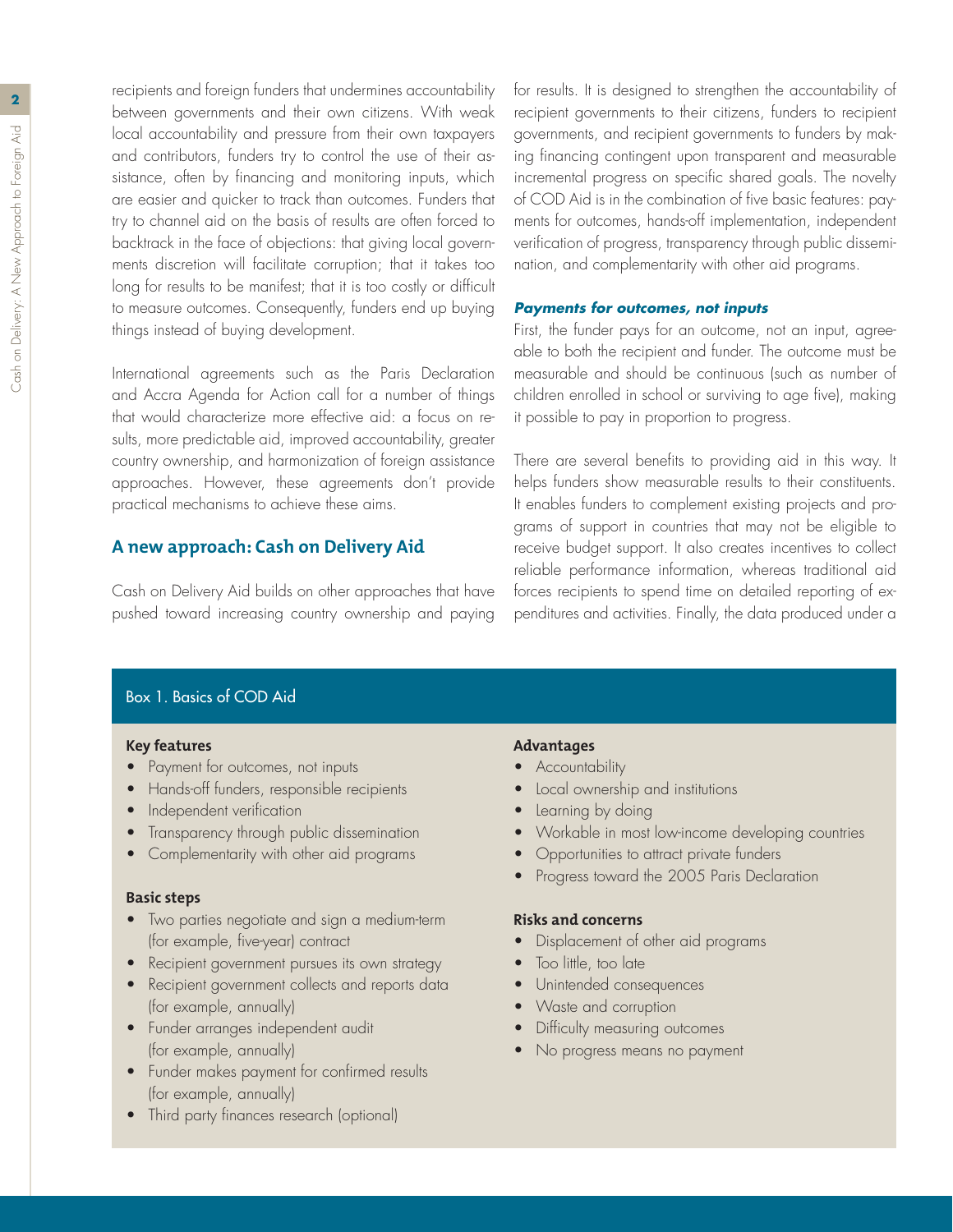**<sup>3</sup>** COD Aid program help policymakers and researchers learn guidance from funders. Such technical help, being demandwhich programs are effective and why.

#### *Hands-off funders, responsible recipients*

Second, the funder embraces a hands-off approach, affirming recipients' responsibility and authority to implement development programs in their country. The funder does not pay for inputs and entirely eschews designing or demanding any particular new intervention or investments. The recipient in turn has complete discretion over the chosen strategy. Furthermore, the recipient can use the funds it receives after making progress in any way it chooses. This hands-off feature distinguishes COD Aid sharply from most existing aid modalities and reduces administrative costs considerably (see figure 2).

Giving governments the flexibility to design and implement policies and programs promotes country ownership and allows them to build their own capacity and make full use of local knowledge and experiences to innovate and learn. Recipients can request technical assistance, ideas, and

driven, is more likely to be used well.

#### *Independent verification*

Third, COD Aid requires independent verification of progress toward the agreed-upon outcome. While recipients are responsible for measuring and reporting their progress, independent verification—based on new information obtained by a third party independent of the recipient—is critical to the credibility of the agreement. Obtaining such information is also the only way for recipients to accurately assess and improve their reporting systems. Funders should pay for the costs of independently verifying the measure of progress.

#### *Transparency through public dissemination*

Fourth, COD Aid transparently and publicly disseminates the content of the COD Aid contract itself, the amount of progress, and the payments. To encourage public scrutiny and understanding, the indicator or measure of progress should be as simple as possible. Simplicity and transparency increase

# Figure 2. COD Aid changes the roles of funders and recipients

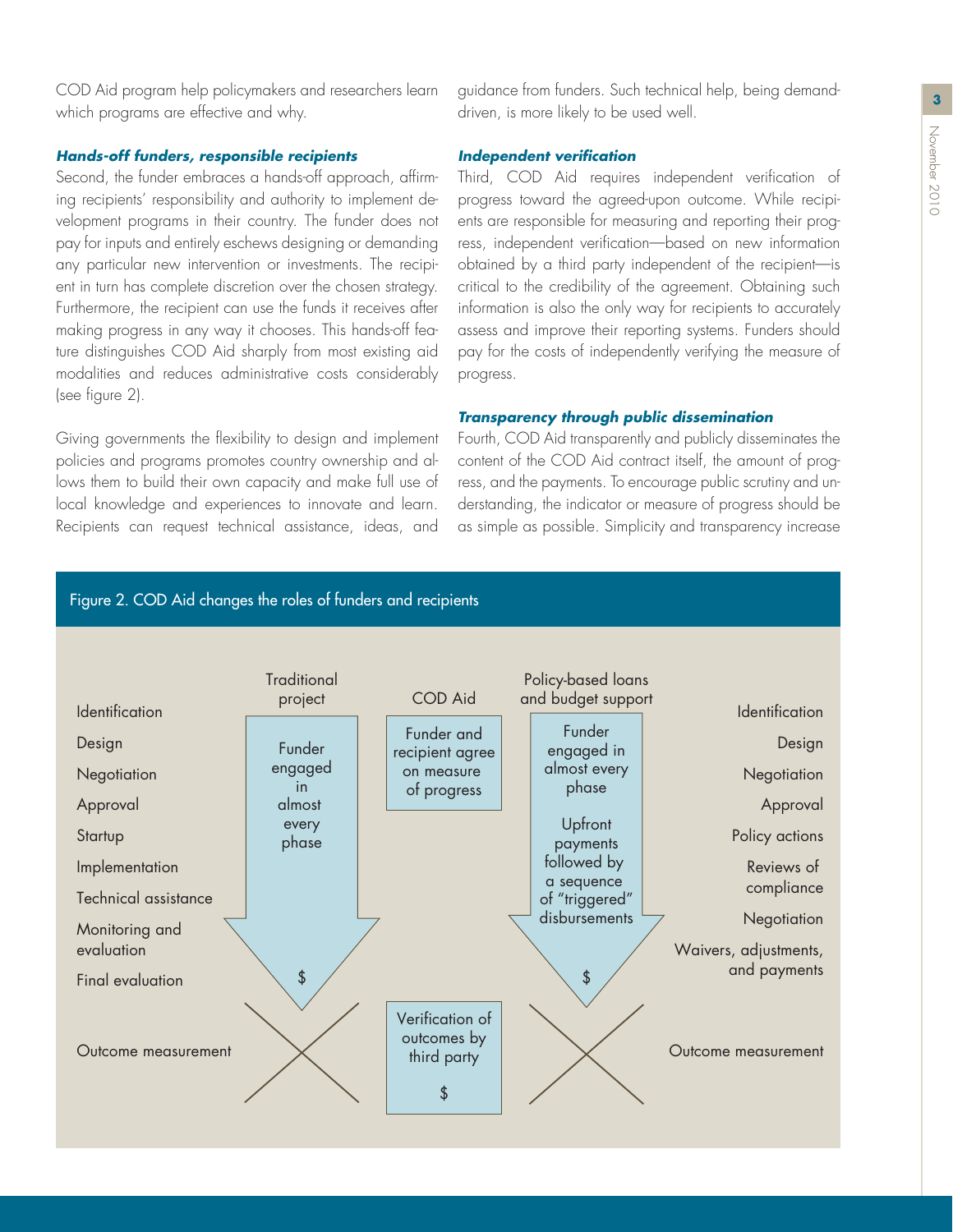



the credibility of the arrangement, help ensure that the parties fulfill their commitments, improve accountability to the public, and encourage broader social engagement in aspects of progress beyond the specific object of the contract. Public access to information about a government's progress could enable civil society to hold the government to account for the quality and quantity of its services.

#### *Complementarity with other aid programs*

Fifth, COD Aid complements other aid programs. We believe that COD Aid can and should be introduced as an addition to current aid flows without disrupting ongoing programs. Indeed, we argue that COD Aid would create healthy incentives for funders and recipients to use existing resources more efficiently. Over time, recipients and funders can assess the COD Aid mechanism and its effectiveness relative to other aid mechanisms (see figure 3).

## **Application to primary education**

The most common objection to COD Aid is that it is not practical. To assess this objection, we convened experts and policymakers to help us design a COD Aid program in primary education. We chose primary education in part because governments and funders have already publicly committed to a shared goal: one of the eight Millennium Development Goals is universal primary school completion. The resulting proposal outlined below is explained in detail in our book,

## *Cash on Delivery: A New Approach to Foreign Aid with an Application to Primary Schooling*.

Under our proposal, the unit of progress would be an "assessed completer," a student enrolled in the last year of primary school who takes an approved standardized assessment exam. The funder would agree to pay \$20 for each assessed completer up to the total enrollment in the base year and \$200 for each assessed completer in excess of that number. The recipient would commit to disseminating its information on student enrollments, assessed completers, and test scores. The funder would commit to contracting a third party to verify the accuracy of the recipient's reports. Payments would be offered for assessed completers regardless of their test scores to limit incentives to misreport progress—a recurring problem associated with high-stakes testing worldwide. Public dissemination of student achievement would equip governments and civil society with information about schooling quality and help them learn which schools work.

In contrast to traditional education programs, COD Aid funds would give whole governments an incentive to tackle all kinds of constraints on educational progress, many of them outside the education system itself, whether that requires simplifying financial administration to disburse funds on time, assuring good transportation and reliable electricity to reach schools, or linking antipoverty programs to school attendance. It

**4**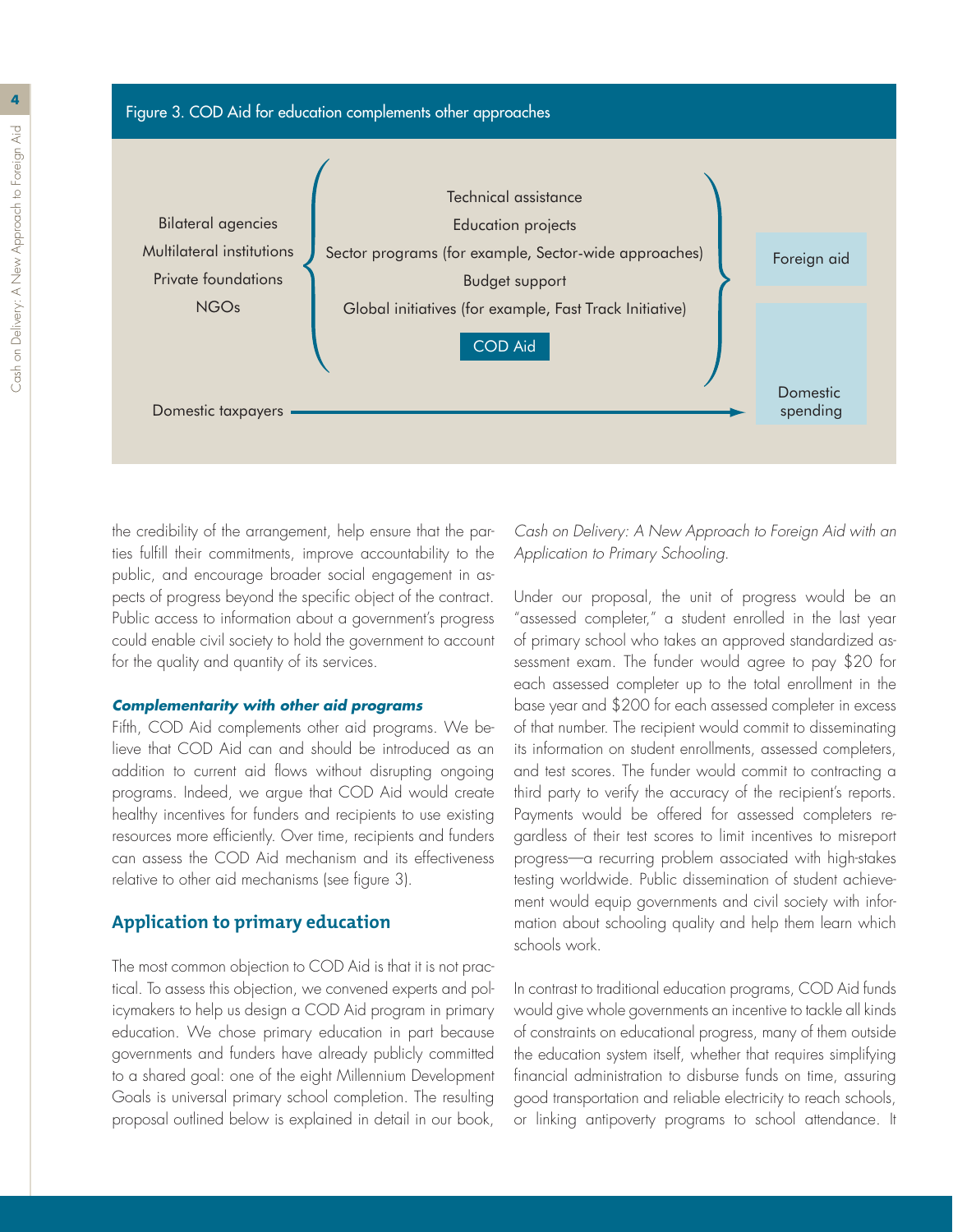#### Box 2. Strong interest in COD Aid

Governments, researchers, and the press have shown a strong and continuing interest in COD Aid. Heads of state and cabinet officials in Ethiopia, Liberia, Malawi, and Tanzania have written to CGD expressing interest and requesting support to convince funders to work with them on COD Aid agreements. The British government has explicitly cited COD Aid in public documents and is committed to piloting the approach; the Germans, the Swedes, the Canadians, and the Americans have engaged us in discussions. The African Development Bank is exploring the possibility of a COD Aid approach in the water sector; at the World Bank, their first-ever guidelines on results-based operations are meant to make COD Aid and other outcome-based operations easier for staff to initiate; at the Clinton Foundation, the Clinton Health Access Initiative is exploring the potential of a COD application to health.

Meanwhile, COD Aid is the subject of or referred to in a number of academic, journalistic, and web articles, including the following:

- • Lindsay Morgan, "Time for Radical Thinking? Cash on Delivery Aid (COD Aid): Taking Results-Based Financing (RBF) to the Limit," rbfhealth.org, July 2010
- *The Economist, "Reforming Foreign Aid: More Is More?" June 10, 2010*
- David Zetland, "Save the Poor, Shoot Some Bankers," Public Choice, Fall 2010
- Duncan Green, "Cash on Delivery—Worth a Try?" Oxfamblogs.com, May 10, 2010
- Nicholas Kristof, "A New Approach to Aid," The New York Times, April 29, 2010
- Carol Peasly, "Foreign Aid Reform: The Road Ahead," Huffington Post, April 6, 2010
- Felix Salmon, "Cash on Delivery Aid," Reuters, February 18, 2010

provides the government with room to involve the private sector and experiment with vouchers or new regulatory approaches. In contrast to most sector- and budget-support programs, a COD Aid agreement would increase transparency by linking funds to a single, easily understood, and credible indicator of real progress. The need to accurately measure primary completion would foster demand for the collection of accurate, comprehensive data on student achievement. The availability of the data would enable civil society to hold the government to account for providing good education; it would also provide better information for policymakers.

# **Beyond primary education: COD Aid for other development goals**

A COD Aid program can be designed to attain any shared goals for which measurable progress can be defined. Possibilities include expanding secondary education, increasing immunization coverage, preventing the spread of HIV/ AIDS, expanding access to running water, and slowing

deforestation. To design new applications of COD Aid, funders and recipient governments would agree on a goal, identify an appropriate outcome measure, set a fee per unit of progress, and establish a way to report and verify progress.

# **Managing risk**

As with all initiatives, COD Aid agreements entail risks. We recognize three categories: those that can be managed through program and contract design, those that are associated with all forms of aid, and those related to misconceptions and departures from current practice. We discuss each below; see *Cash on Delivery* and CGD's website for more detailed discussion.

#### *Risks that can be managed through program and contract design*

Certain concerns can be managed during the program design and contract negotiation phase. One common concern is the *difficulty of measuring outcomes*. Program designers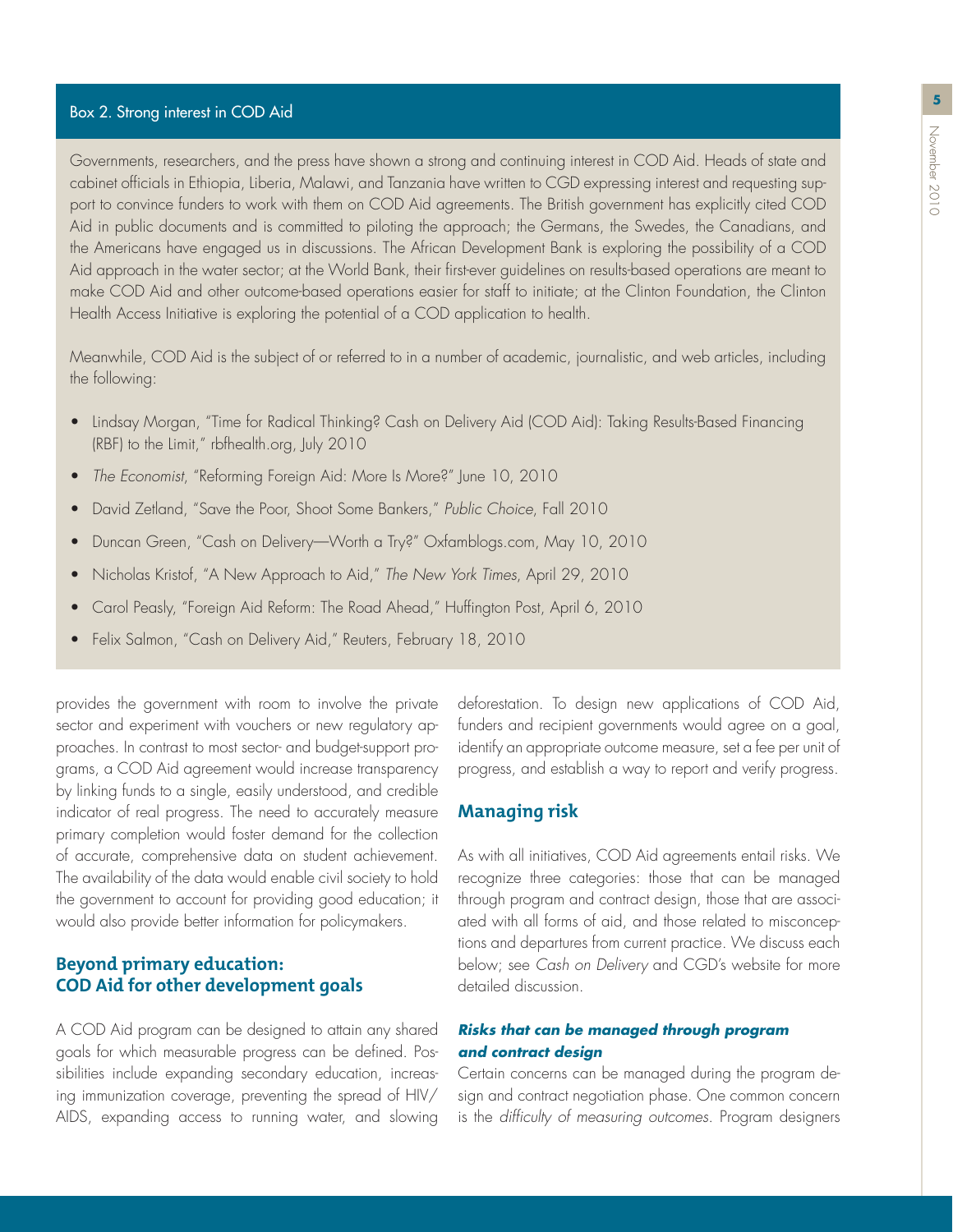**6** can minimize this concern by consulting with experts to determine an appropriate indicator for the shared goal. Incorporating independent verification, with an appropriate system of penalties for misrepresentation, can minimize the risk of overreporting.

# *Risks associated with all forms of aid that are not specific to COD Aid*

Many concerns about COD Aid are not unique to the approach. Government officials might *use the funds for illegitimate purposes*, for example, but all aid is vulnerable to corruption—even aid from programs that strictly monitor spending. COD Aid can be more successful in the face of corruption than traditional aid because it is paid against verified progress while traditional aid disburses against documented expenditures regardless of progress.

#### *Misconceptions and departures from current practice*

A common misconception is that COD Aid subjects recipients to *greater unpredictability in aid flows*. In fact, COD Aid is more predictable than traditional aid flows, which are subject to shifting domestic political priorities in donor countries. The variability of COD Aid payments is associated with factors that are more under the control of the recipient (i.e., policies that affect outcomes).

One common discomfort with COD Aid has to do with *not paying countries that fail to make progress*. Many resultsoriented funders are in fact compromised by strong incentives to disburse money regardless of progress. Adopting a COD Aid approach demonstrates a strong commitment to pay only in proportion to success.

# **Down to business: Funding and implementation**

The shift from monitoring inputs to paying against outcomes allows COD Aid agreements to be relatively simple and allows funders to coordinate their assistance at very low cost.

Once a COD Aid model agreement has been designed, any number of funders (whether public or private) can join without any additional negotiations. Funders could be official donors, private foundations, NGOs, multilateral institutions, or collaborations. If the agreement were offered to eligible countries as an "open contract," provisions would be necessary to limit the funders' exposure, either by restricting the contract to a specific number of countries or establishing a maximum payout. As more funders join, the arrangement could accommodate more countries.

A COD Aid program can be offered to any interested country (or subnational entity) that meets basic eligibility criteria, which if possible should be restricted to the conditions necessary for measuring and verifying the outcome indicator. For example, our education proposal would require a primary completion exam of acceptable quality. Funders can identify interested countries and engage in country-bycountry negotiations, or they can offer an open contract. The latter is more attractive because it would reduce administrative costs, increase transparency through simplicity and uniformity, enhance fairness by valuing outcomes equally across countries, and encourage self-selection of countries for which the terms would be most attractive (e.g., a fixed amount per child would be relatively more attractive to poorer countries).

Funders may face a number of obstacles to enter long-term agreements that pay for results and dispense with the usual forms of analysis, negotiation, approval, and monitoring. However, funders have shown the capacity to innovate. The creation of the Millennium Challenge Corporation and multiyear budget support partnership agreements are testaments to such efforts.

Once funders have committed to undertake a COD Aid program, funders and recipients can take the following steps to implement an agreement:

- 1. *Convene potential funders and recipients to review and negotiate a contract with the assistance of technical experts.* The group would specify an outcome indicator, establish eligibility criteria, establish the amount paid per unit of progress, and set a procedure for contracting an independent firm or university to conduct to verify results.
- 2. *Funders and recipients establish an institutional arrangement for receiving contributions and implementing the agreement.* The agreement could be implemented by a multilateral development bank that creates a special trust fund or by an independent nonprofit organization created especially for the purpose. The entity would sign contracts with contributors to receive funds or guarantees and be responsible for contracting with agents to verify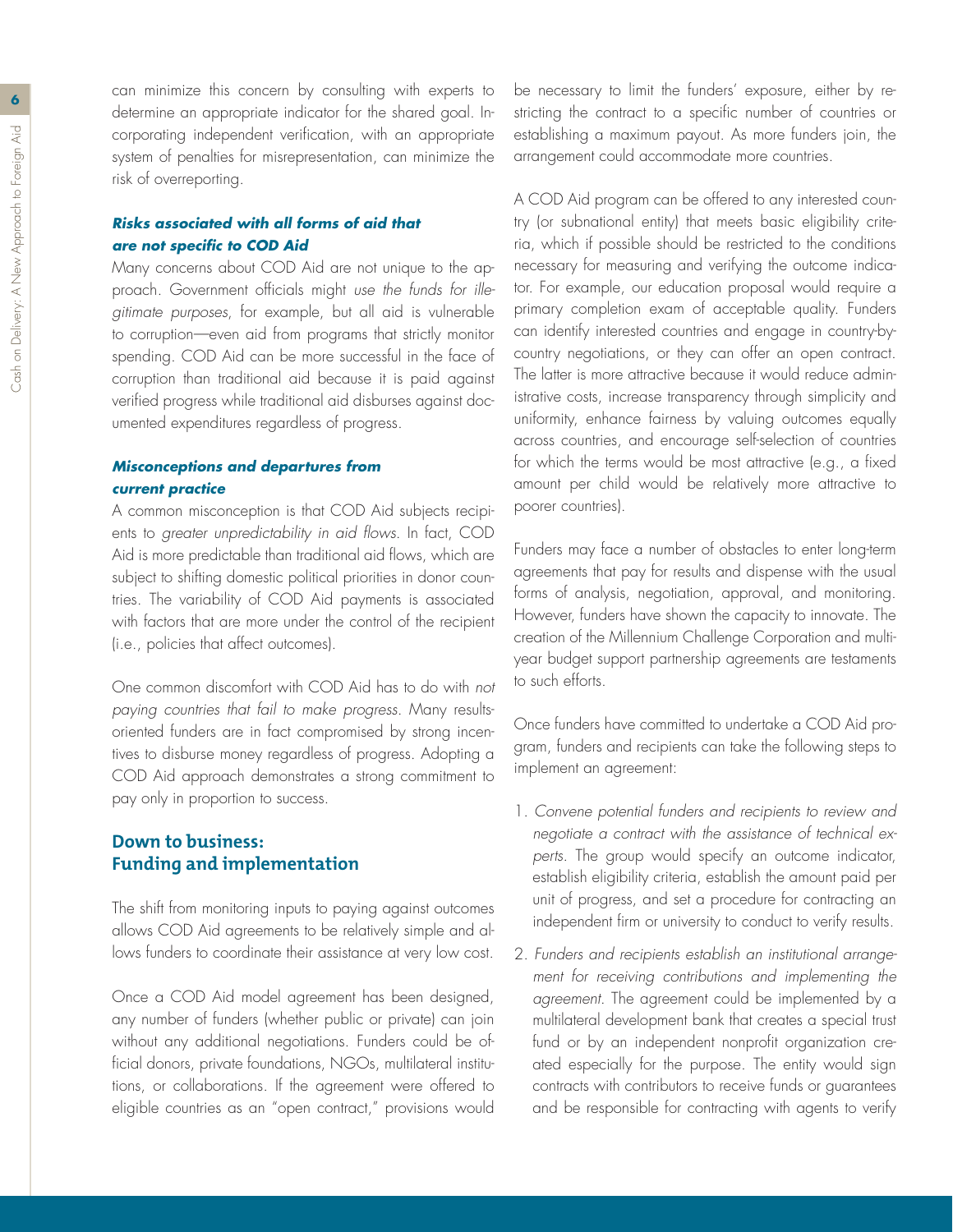payments as progress occurs. It would be empowered to sign binding credible agreements with developing countries, with the financial backing to make payments in the future in accordance with progress.

- 3. *Elicit interest from recipient countries.* Countries that meet the basic eligibility criteria would enter discussions about the kinds and quality of information they have available to implement the agreement. If testing and verification methods were in place, a country could sign the agreement, establish a baseline, and implement its strategy. If testing and verification were not acceptable, the funder could offer technical assistance to meet these basic conditions.
- 4. *Evaluate the pilot experiences.* COD Aid is a significant departure from current approaches and should therefore be assessed carefully. Funders and recipients should work with an independent group to design an evaluation that would accompany the COD Aid agreement. Funders would finance the evaluation, while the country would provide researchers with access to information.

results, assure compliance with the contract, and make Once the agreement is signed, the recipient would pursue its strategy and collect and report data on the outcomes as agreed in the contract. The funder would arrange for an audit of the report by the designated third party and, once the results are verified, disburse payments to the recipient.

# **Conclusion**

Despite its successes, foreign aid is subject to major critiques that it can be ineffective or even undermine development in recipient countries. COD Aid is an approach that could address these concerns by fully incorporating the principles of country ownership and paying for results. The simplicity of the approach—paying in proportion to progress that is independently verified—enhances its transparency and could contribute to a substantial improvement in accountability relationships among funders, recipients, and their respective constituencies. We do not pretend that COD Aid is a panacea for problems in the aid system but believe it holds enough promise to be worth trying, adapting, and assessing.

#### Further Reading

Barder, Owen, and Nancy Birdsall. 2006. "Payments for Progress: A Hands-Off Approach to Foreign Aid." CGD Working Paper 102. Washington: Center for Global Development.

Birdsall, Nancy, and Homi Kharas. 2010. *Quality of Official Development Assistance Assessment.* Washington: Brookings Institution and Center for Global Development.

Birdsall, Nancy, and William D. Savedoff. 2010. *Cash on Delivery: A New Approach to Foreign Aid with an Application to Primary Schooling.* Washington: Center for Global Development.

Hallett, Timothy B., and Mead Over. 2010. "How to Pay 'Cash-on-Delivery' for HIV Infections Averted: Two Measurement Approaches and Ten Payout Functions." CGD Working Paper 210. Washington: Center for Global Development.

Kaplan, Robert. 2010. "Cash on Delivery Aid for Water" (concept note, Center for Global Development).

Leo, Ben. 2010. "Who Are the Millennium Development Goal Trailblazers?" CGD Working Paper 222. Washington: Center for Global Development.

Savedoff, William D. 2010. "Issues in Applying the Cash on Delivery Approach" (concept note, Center for Global Development).

Cash on Delivery Aid Initiative website: [www.cgdev.org/](http://www.cgdev.org/section/initiatives/_active/codaid) [section/initiatives/\\_active/codaid.](http://www.cgdev.org/section/initiatives/_active/codaid)